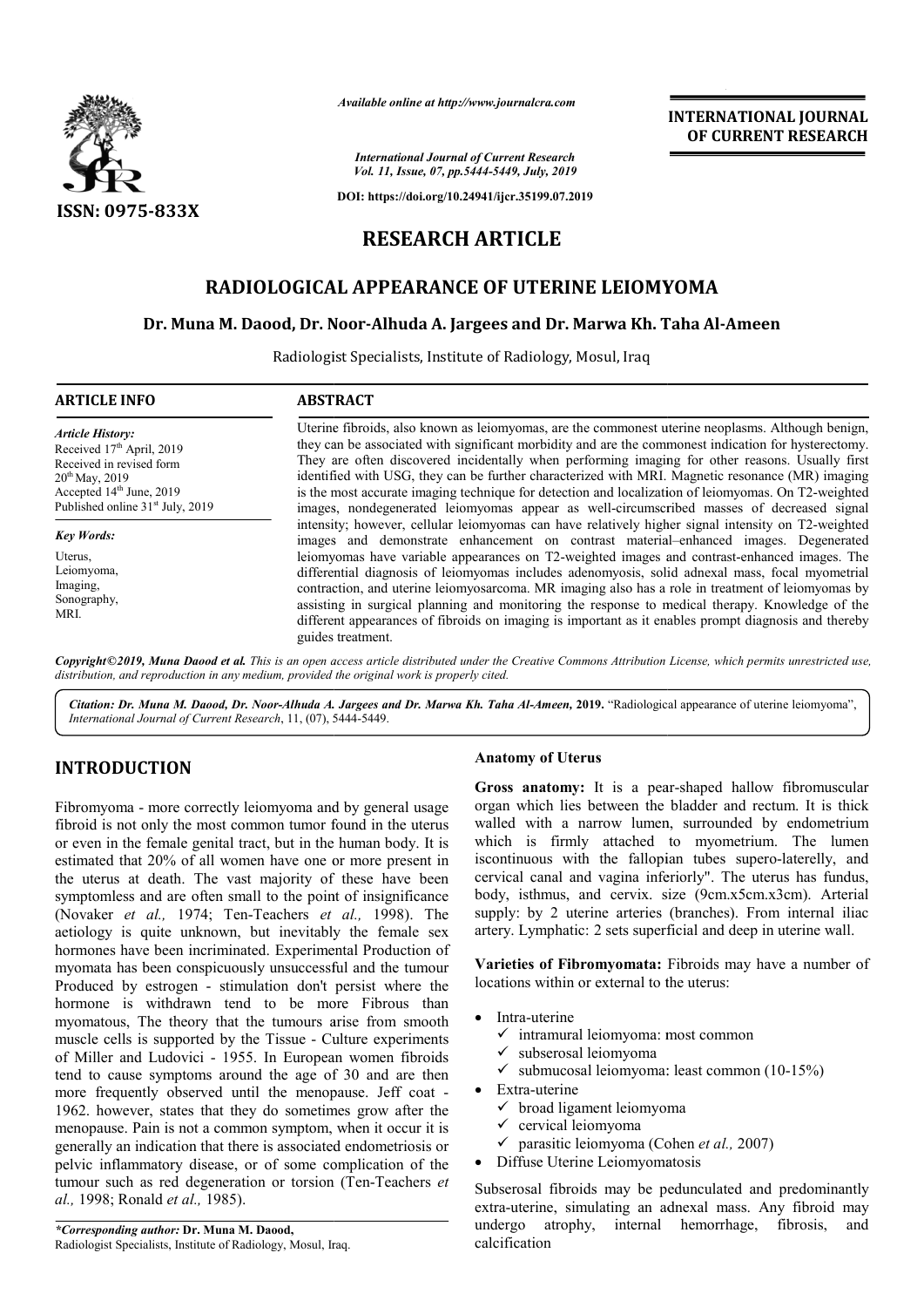

**Diagram to show the position which fibromyomata may occupy 1- subserosal 2- interstitial, 3- subendometrial (submucosal) 4- polyp.**

**Rate of Growth and Secondary changes in fibroid:** Giant uterine fibroid demonstrates the growth potential of uterine neoplasm, the largest such tumour reported was (63.6kg) reported by Singhabhadu *et al.* 1973. Such a fibroid may be a single uterine tumour or a mass of leiomyomas virtually replacing the uterus (Harrys-Jonas *et al.,* 1976; Arthur *et al.,*  1979).

- **1. Hyaline change:** Due to inadequate blood supply for both the muscle fibers and fibrous tissue (Novaker *et al.,* 1974; Ten-Teachers *et al.,* 1998).
- **2. Cystic changes:** Not uncommon especially after the menopause, due to liquefaction of the areas of hyaline change.
- **3. Red degeneration (infarction).**This occurs commonly in pregnancy and near the menopause, necrosis either focal or diffuse
- **4. Fatty changes:** This is seen most commonly at and after menopause fat globules are deposited mainly in in muscle layer.
- **5. Calcification:** Mainly in elderly, after fatty changes called wombstone.
- **6. Atrophy:** After climacteric, large fibroid shows only a slight reduction in size.
- **7. Torsion of the Pedicle:** Mainly of sub peritoneal fibroid.
- **8. Infection:** Mainly of sub endometrial tumour, infection after labour or abortion.
- **9. Sarcomatous degeneration:** Novak and Wood ruff in 1974 considered the incidence to be less than 0.5%

## **Symptomatology:**

- 1. Majority are symptomless.
- 2. Menorrhagia and I.M.B.
- 3. Pressure effect may give rise to bladder symptoms.
- 4. Abdominal swelling my by noted.
- 5. Pain is not a common symptom unless complicated.
- 6. Rare association with polycythaemia.

Pathology: Leiomyomas are benign monoclonal tumors (Medikare *et al.,* 2013) predominantly composed of smooth muscle cells with variable amounts of fibrous connective

tissue. They are commonly multiple  $({\sim}85\%)$ , and range significantly in size. Uterine wall consists of an: External serosal layer which is layer of peritoneum with areolar tissue. Intermediate muscular layer consists of external longitudinal and internal circular (Smooth muscle). Internal mucosal layer consists of epithelium with connective tissue.

**Age and Ratial Factor:** Uterine leiomyoma occurs in 20-40y. of women beyond 30-35 years of age. There is an obvious ratial factor in women of negro origin many of whom develop myomata where young and despite having had children incidence 3:1 black: white.

Parity: Tumours are commonest in women who have not borne children (Gordon Stirrat, 1987; Ronald *et al.,* 1985), Leiomyoma with oral contraception: It has been noted that myomata in women receiving hormone treatment usually oestrogenic contraceptive pill have, in some cases enlarged quite rapidly (Ten-Teachers, 1998; Deborah *et al.,* 1979).

**Leiomyomas and infertility:** Uterine fibroid are associated with numerous Obstetric complications include (Christine *et al.,* 1988):

- 1. Decrease fertility.
- 2. Abortion.
- 3. Premature rupture of membrane.
- 4. Preterm Labour.
- 5. Dystocia, uterine inertia.
- 6. Interference with placental separation and PPH.

## **Leiomyomas in pregnancy:**

- 1. Fibroid size changes were analyzed on the basis of trimesters. In the second trimester smaller fibroid increase in size whereas larger fibroid decrease in size. In the third trimester a decrease in size was documented regardless of initial size (Novaker *et al.,* 1974; Anna *et al.,* 1987; John *et al.,* 1982).
- 2. Fibroid located in the lower uterine segment were a companied by a higher frequency of C-section and retained placenta.
- 3. Fibroid located in the uterine corpus were more frequently associated with early abortion.
- 4. Multiple fibroid were accompanied by a higher frequency of malpresentation and premature contraction compared with cases with one-two fibroid.

### **Characteristic of women who develop uterine fibroid**

- 1. More often found in nulli parous women.
- 2. Three times more frequently in black than in white women.
- 3. Occurs at an earlier age (mean age 30 year).
- 4. A large proportion never pregnant.
- 5. A lower mean number of pregnancies.
- 6. A large proportion of infertility and increase frequency of abortion compared to the control.
- 7. Oral contraceptives.
- 8. No viral a etiology has been suggested as a possible cause.
- 9. Related to oestrogen so it occurs during reproductive life and regress after menopause.

Although the majority of fibroids are benign, it is thought that some uterine leiomyosarcomas arise in a subset of fibroids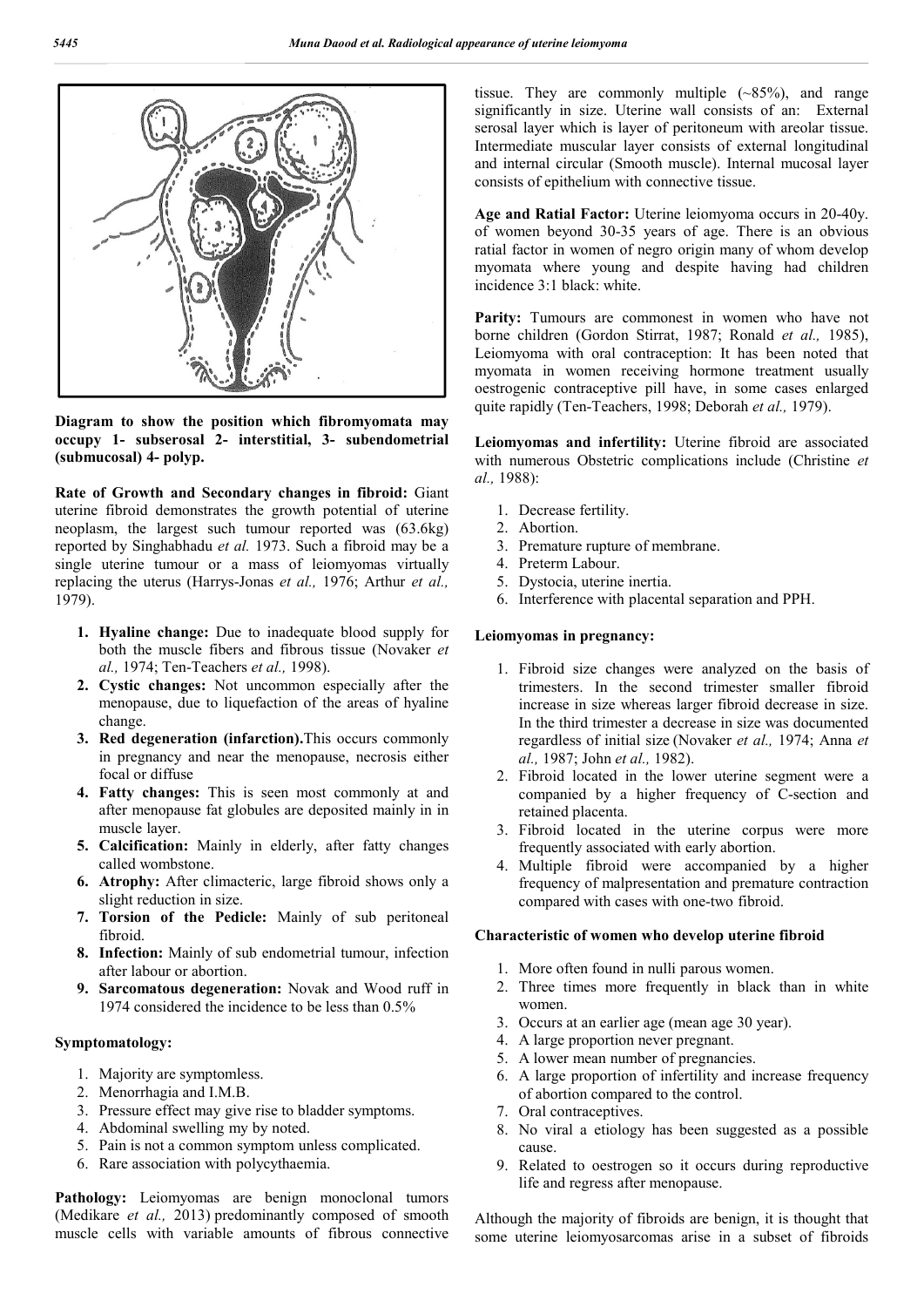(Walker *et al.,* 1994). Only about 0.23–0.7% of apparently benign uterine fibroids turn out to be leiomyosarcomas on pathological examination (Parker *et al.,* 1994; Leibsohn *et al.,*  1990). Most leiomyosarcomas arise *de novo*. A leiomyosarcoma can be difficult to distinguish from a benign fibroid and this possibility should always be considered in a patient with a rapidly growing uterine fibroid.

#### **Imaging characteristics**

## **Simple X-ray Examination (David Sutton** *et al.,* **1998):** A plain Film of the abdomen and pelvis may help to confirm the presence of a pelvic mass mainly in an obese patient. Large mass which lie in the midline may cause homogeneous soft tissue density shadow within the pelvis and may extend up into the abdomen and displace gas filled bowel. Small mass may be difficult to differentiate it from a full bladder and it is often possible to see translucent fat – line between the bladder and the uterus. Calcification: seen more in Pedunculated fibroids and also with post menopausal atrophy, the fibroidbecome hard and represents what is called womb stone Fig. 1.





A 58-year-old woman with sacral pain. A frontal pelvic radiograph (A) shows calcification overlying the left hip, initially thought to be suggestive of a chondrosarcoma. A subsequent CT scan (B) reveals an incidental calcified fibroid

## **Ultrasonography**

USG is usually the initial investigation for examining the female pelvis. Ideally, both transabdominal (TA) and transvaginal (TV) scans should be performed. Transvaginal scans are more sensitive for the diagnosis of small fibroids; however, when the uterus is bulky or retroverted, the uterine fundus may lie outside of the field of view. Transabdominal views are often of limited value if the patient is obese. Ultrasonography is highly operator dependent and in skilled hands, fibroids as small as 5 mm can be demonstrated on TV USG. Leiomyomas of lower uterine segments like the cervix may obstruct the uterine canal. Consequently, the accumulation of fluid in the endometrial canal might be easy to notice during the examination (Rashid *et al.,* 2016; Wilde *et al.,* 2009). Typically, fibroids appear as well-defined, solid masses with a whorled appearance. These are usually of similar echogenicity to the myometrium, but sometimes may be hypoechoic. They cause the uterus to appear bulky [Figure 2] or may cause an alteration of the normal uterine contour. Even noncalcified fibroids often show a degree of posterior acoustic shadowing [Figure 3], though this is of course more marked in calcified fibroids. Degenerate fibroids may have a complex appearance, with areas of cystic change. Doppler USG typically shows circumferential vascularity; however, fibroids which are necrotic or have undergone torsion will

show absence of flow (Roy *et al.,* 2005). Submucous fibroids are usually clearly visible separate from the endometrium at TV USG, but can be difficult to differentiate from polyps. Sonohysterography is a technique in which sterile saline is instilled into the uterine cavity via a transcervical catheter whilst performing a TV scan. This method allows better visualization of the endometrium and has been shown to be more accurate than traditional TV USG in detecting submucous fibroids and in differentiating them from polyps (Cicinelli *et al.,* 1995). A 46-year-old woman with a history of abdominal pain. Transvaginal (TV) USG image shows a 1.1 cm submucous fibroid (arrow) with posterior acoustic shadowing (arrowheads).



**Figure 2. Transabdominal sagittal sonogram shows a heterogeneous but predominately hypoechoic posterior uterine fibroid**



**Figure 3.**

During the examination of leiomyomas differential diagnosis is extremely important. Some of the most common misdiagnosed pathologies are adenomyosis, solid tumours of adnexa, and endometrial polyps. Adenomyosis is a difficult to diagnose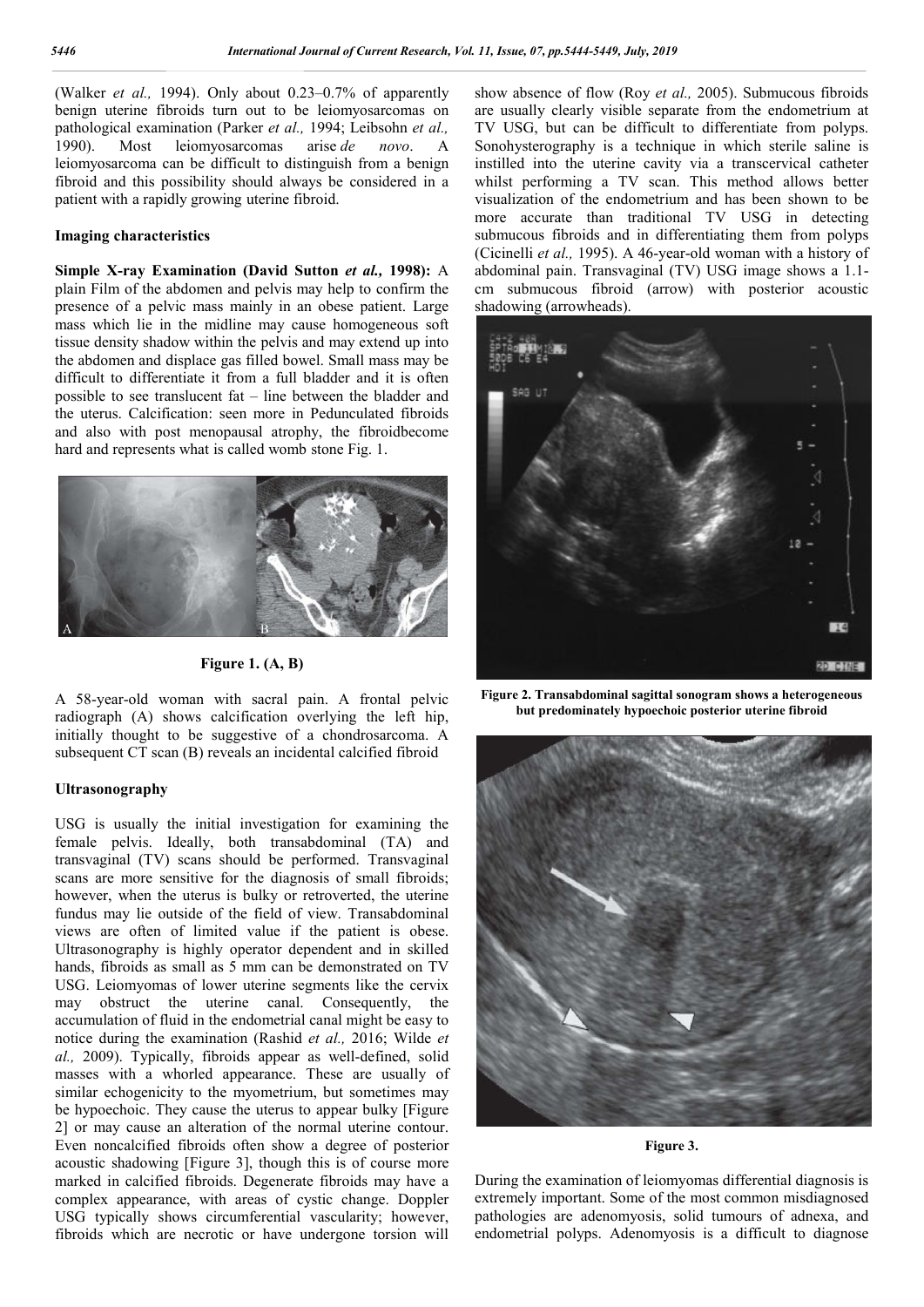pathology, due to the lack of significant pathognomonic signs and clinical findings, as well as differences in the histological criteria of adenomyosis recognition. Therefore, intramural leiomyomas are often misdiagnosed as adenomyosis and vice versa. However, some ultrasound features may be helpful in establishing the proper diagnosis. The following findings are suggestive of adenomyosis: globular uterine enlargement without the presence of leiomyomata, cystic anechoic spaces or lakes in the myometrium, subendometrial echoic linear striations, uterine wall thickening, heterogeneous echo texture, obscured endometrial/myometrial border, and thickening of the transition zone (Sakhel *et al.,* 2009). Subserosal fibroids and adnexal masses are pathologies that may be very difficult to distinguish. Sometimes subserosal fibroids can be pedunculated or predominantly extra-uterine. As a consequence, on ultrasound they might look similar to ovarian tumours. Because of the large fibrous component, ovarian Brenner tumours and fibrothecomas might show a low signal on T2W scans, and sometimes the proper diagnosis is not made until surgery. Another very useful tool in the diagnosis of leiomyomas is colour Doppler ultrasonography.

This technique shows circumferential vascularity, blood flow, and arterial supply of the fibroid. Nevertheless, necrotic leiomyomas or those that undergo torsion do not present any blood flow (Wilde *et al.,* 2009; Amant *et al.,* 2009). Intrauterine benign masses, such as endometrial polyps and submucosal fibroids, are sometimes misdiagnosed, which may result in improper treatment and possible harm to the patient. Homogeneous hyperechogenic masses in the uterine cavity on ultrasound are highly suggestive of endometrial polyps, but the myometrial echogenicity of uterine fibroids may vary and be hypoechogenic, isoechogenic, hyperechogenic, or mixed, which depends on the size and nature of the fibroid. Colour Doppler may be useful in distinguishing polyps from submucosal fibroids based on the vascularity of the lesions. Multiple, circular feeding vessels are characteristic for fibroids, whereas a single feeding artery can be observed in most polyps (Rashid *et al.,* 2016; Czuczwar *et al.,* 2019).

## **CT Scan**

CT scan is not the investigation of choice for the characterization of pelvic masses. Uterine fibroids are often seen incidentally on CT scans performed for other reasons. The typical finding is a bulky, irregular uterus or a mass in continuity with the uterus. Degenerate fibroids may appear complex and contain areas of fluid attenuation. Calcification is seen in approximately 4% of fibroids (Ueda *et al.,* 1999) and is typically dense and amorphous. However, calcification can also be confined to the periphery of the fibroid [Figure 4], when it is thought to be secondary to thrombosed veins from previous red degeneration (Ueda *et al.,* 1999).

On contrast-enhanced scans, fibroids usually show low attenuation relative to the myometrium although, occasionally, they may be of the same or of higher attenuation (Ascher *et al.,*  1991). If the fibroid has undergone acute torsion, there may be enhancement of the rim of the fibroid due to obstructed peripheral veins but there will be no enhancement centrally (Roy *et al.,* 2005). Fibroids can occasionally grow to massive sizes and present with symptoms secondary to mass effect, such as hydronephrosis. Fibroids are a rare cause of pseudo-Meig's syndrome and can occasionally present with ascites (Weise *et al.,* 2002).



**Figure 4.**

A 51-year-old woman known to have fibroids, which have been treated by uterine artery embolization 18 months earlier. Axial CT scan shows several fibroids with peripheral calcification (arrows)

#### **MR imaging findings**

MR imaging is currently considered the most accurate imaging technique for detection and localization of leiomyomas (Mayer and Shipilov, 1995; Hricak *et al.,* 1986). Because of its ability to clearly demonstrate individual tumors, MR imaging has been shown to be more sensitive than US in detection of leiomyomas (Dudiak *et al.,* 1988). Unlike with MR imaging, accurate assessment of an enlarged, myomatous uterus (>140 cm<sup>3</sup>) is not consistently possible with US because of the limited field of view (Zawin *et al.,* 1990). The capability of MR imaging for excellent demonstration of the uterine zonal anatomy enables accurate classification of individual masses as submucosal, intramural, or subserosal (Hricak *et al.,* 1986). MR imaging has been shown to be more accurate than US or hysterosalpingography for determining the presence and location of leiomyomas in infertile women prior to myomectomy (Dudiak *et al.,* 1988). Nondegenerated uterine leiomyomas have a typical appearance at MR imaging: wellcircumscribed masses of homogeneously decreased signal intensity compared with that of the outer myometrium on T2 weighted images (Fig. 5) (Hricak *et al.,* 1986; Hamlin *et al.,*  1985). Degenerated leiomyomas have variable appearances on T2-weighted images and contrast-enhanced images (Okizuka *et al.,* 1993). Leiomyomas with hyaline or calcific degeneration have low signal intensity on T2-weighted images, an appearance similar to that of standard leiomyomas. Leiomyomas with cystic degeneration show high signal intensity on T2-weighted images, and the cystic areas do not enhance . Leiomyomas with myxoid degeneration show very high signal intensity on T2-weighted images and enhance minimally on contrast-enhanced images . Necrotic leiomyomas that have not liquefied (ie, hyaline or coagulative necrosis) have variable signal intensity on T1-weighted images and low signal intensity on T2-weighted images. Leiomyomas with red degeneration may exhibit an unusual signal intensity pattern at MR imaging: peripheral or diffuse high signal intensity on T1-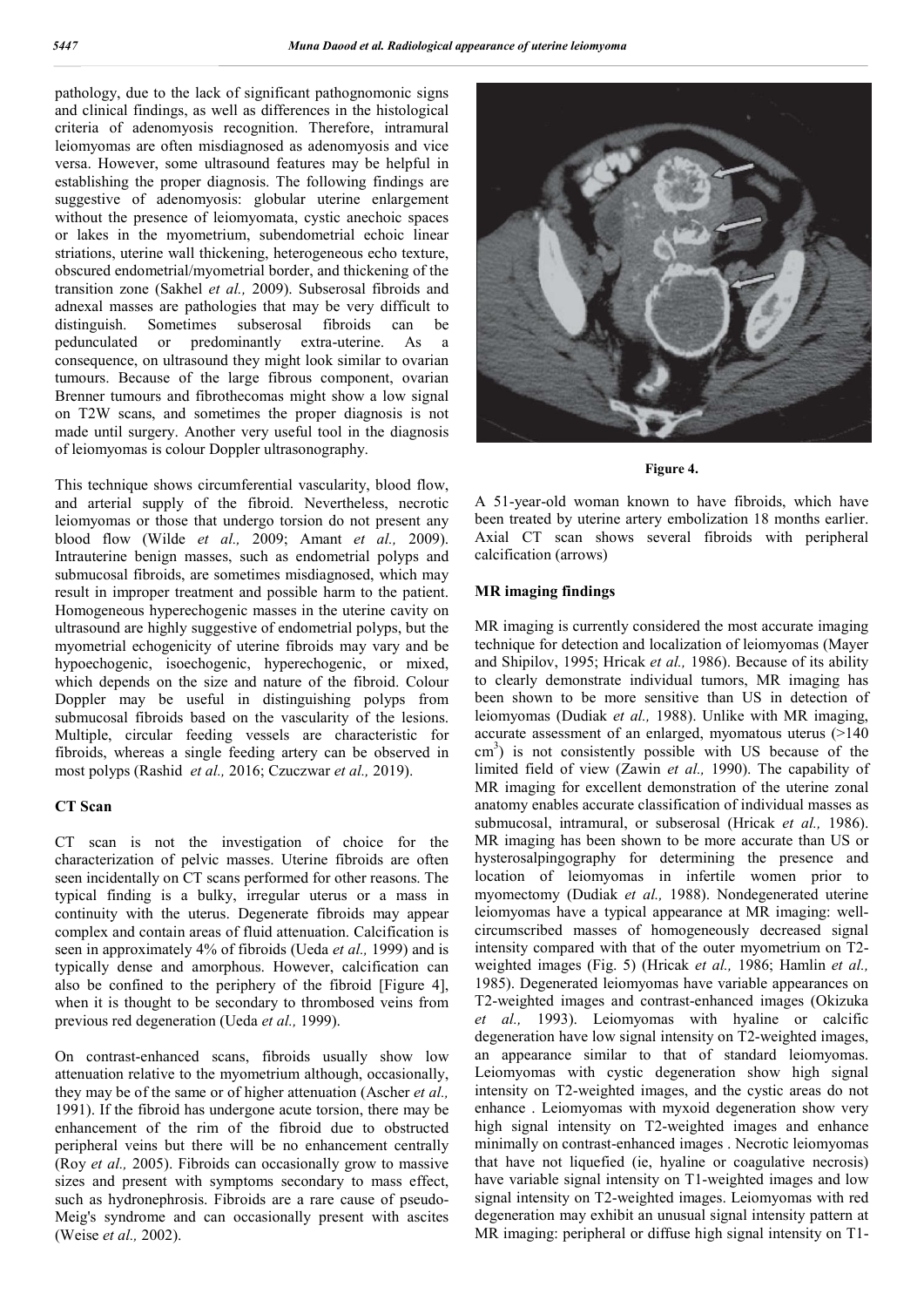weighted images and variable signal intensity with or without a low-signal-intensity rim on T2-weighted images (Kawakami *et al.,* 1994). The high signal intensity on T1-weighted images is likely secondary to the proteinaceous content of the blood or the T1-shortening effects of methemoglobin (Bradley *et al.,*  1991). When high signal intensity is isolated to the rim of the leiomyoma, it has been hypothesized that the blood products are confined to thrombosed vessels that surround the tumor (Kawakami *et al.,* 1994). Some leiomyomas have a highsignal-intensity rim on T2-weighted images, which represents a pseudocapsule of dilated lymphatic vessels, dilated veins, or edema (Mittl *et al.,* 1991). These histologic findings have been shown to correspond to peritumoral rim enhancement on contrast-enhanced images (Dudiak *et al.,* 1988).



**Figure 5. Submucosal, intramural, and subserosal leiomyomas in a 43-year-old woman. Axial T2-weighted fast spin-echo (SE) MR**  image shows submucosal (large \*), intramural (small \*), **intracavitary (straight arrow), and subserosal (curved arrow) leiomyomas. The latter manifested as a suspected adnexal mass at both rectal examination and an outside ultrasonographic (US) examination. MR imaging was requested to exclude an ovarian neoplasm**

#### **Hysterosalpingography**

Hysterosalpingography (HSG) is usually performed to assess tubal patency in patients with infertility. However, it is also useful for evaluating the contour of the endometrial cavity, and submucous fibroids can be demonstrated as filling defects. Occasionally a submucosal fibroid may cause tubal obstruction. Intramural or subserosal fibroids will not be seen with this technique (Christine *et al.,* 1988; David Sutton, 1998).

## **Unusual fibroid variants**

**Diffuse leiomyomatosis:** Diffuse leiomyomatosis [Figure 6] is a rare condition that consists of diffuse involvement of the myometrium by innumerable small fibroids, which results in symmetrical enlargement of the uterus. Although histologically benign, there may be dissemination through the peritoneal cavity or occasionally metastases to distant organs (Ueda *et al.,*  1999).

**Lipoleiomyomas:** Lipoleiomyomas are rare fat-containing fibroids, with a reported prevalence of between 0.005 and 0.2% (Maebayashi *et al.,* 2003). They are benign and present with the same symptoms as uterine fibroids. The most likely cause is thought to be fatty metamorphosis of the smooth muscle cells of a leiomyoma (Avritscher *et al.,* 2001). If pedunculated, they can be mistaken on imaging for ovarian dermoids. At USG, they are typically echogenic masses, in contrast to the usually hypoechoic fibroids. On MRI, these tumors typically show high signal on both T1W and T2W images; often, they have a hypoechoic rim, which is thought to be due to a surrounding layer of myometrium (Avritscher *et al.,* 2001). A fat-suppression technique is useful to confirm the presence of fat. A 47-year-old woman with a pelvic mass. Sagittal T2W MRI image shows an enlarged heterogeneous uterus containing multiple nodules (arrows). Hysterectomy and histology showed that this was diffuse leiomyomatosis. There was no evidence of extra-uterine spread



**Figure 6. A 47-year-old woman with a pelvic mass. Sagittal T2W MRI image shows an enlarged heterogeneous uterus containing multiple nodules (arrows). Hysterectomy and histology showed that this was diffuse leiomyomatosis. There was no evidence of extra-uterine spread**

## **REFERENCES**

- Amant F, Coosemans A, Debiec-Rychter M, et al. 2009. Clinical management of uterine sarcomas. *Lancet Oncol.,* 10:1188.
- Anna S. Lev-Toaff, et al. 1987. Leiomyomas in pregnancy: sonographic study Radiology, 164. P.375-380.
- Arthur T. Evans. et al. 1979. A Giant fibroid uterus. *J. of obstetrics and Gynaecology,* Vol. 54, No.3.
- Ascher SM, Silverman PM. 1991. Applications of computed tomography in gynecologic diseases. *Urol Radiol.,* 13:16– 28.